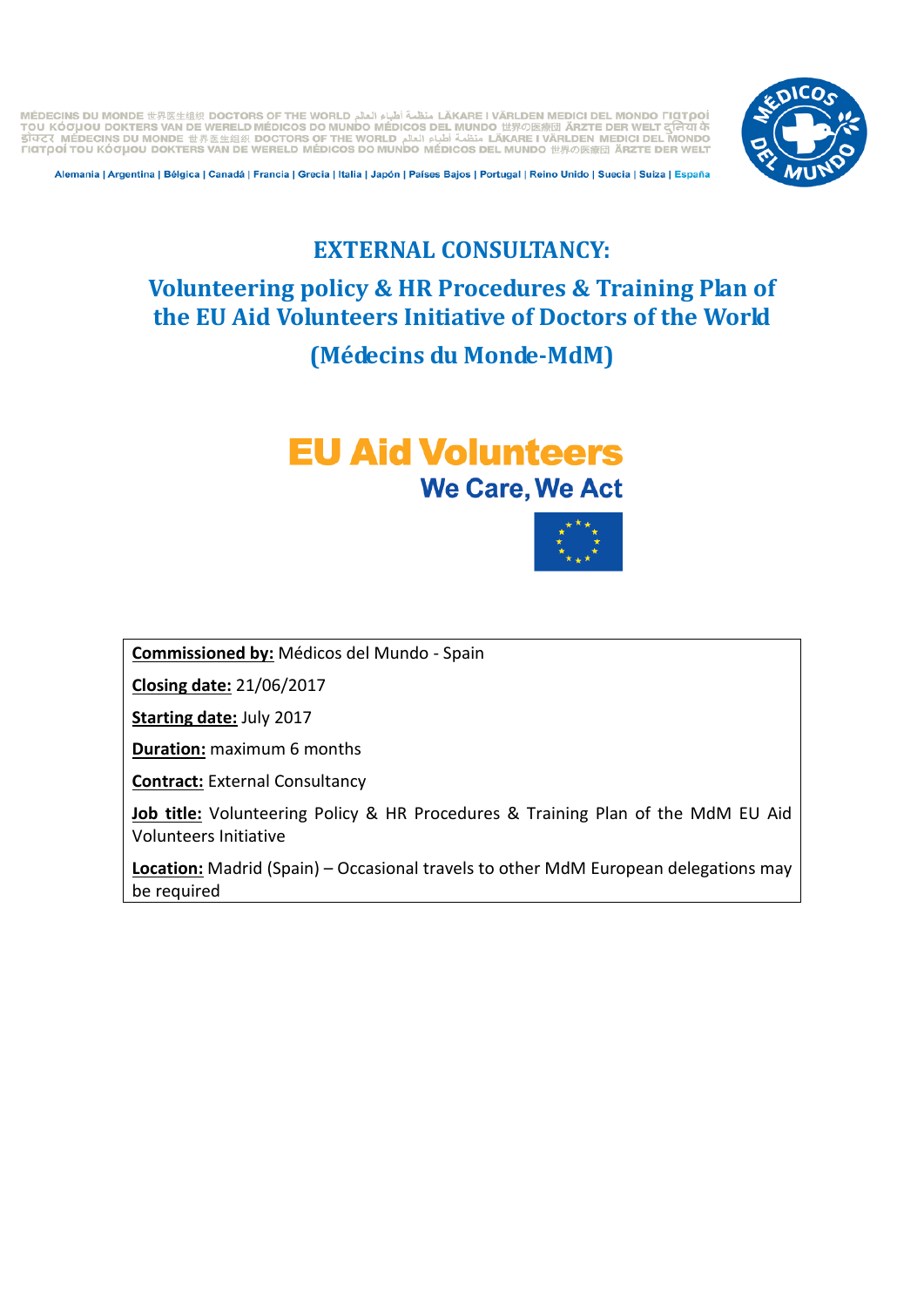LÄKARE I VÄRLDEN MEDICI DEL MONDO FIGTOOÍ المنظمة أطباء العالم عليه العالم العام (AKARE I VÄRLDEN MEDICI DEL MONDO FIGTOOÍ TOU KOOµOU DOKTERS VAN DE WERELD MÉDICOS DO MUNDO MÉDICOS DEL MUNDO 世界の医療団 ÄRZTE DER WELT द TIGTOOI TOU KOGUOU DOKTERS VAN DE WERELD MÉDICOS DO MUNDO MÉDICOS DEL MUNDO 世界の医療団 ÄRZTE DER WELT



Alemania | Argentina | Bélgica | Canadá | Francia | Grecia | Italia | Japón | Países Bajos | Portugal | Reino Unido | Suecia | Suiza | España

## **Terms of Reference**

## **1. Context:**

MdM Spain together with its European partners (MdM Netherlands, MdM Sweden, MdM Belgium, MdM Greece and MdM UK) have responded as a Consortium to the EU Aid Volunteers Initiative Call of the European Union.

Within this initiative, the MdM consortium has the following objectives:

- Complement current humanitarian interventions, with the deployment of volunteers in 2018, to support local organizations to deliver needs-based humanitarian aid, while also building the capacity and resilience of local communities affected by disasters globally.
- Strengthen capacities of sending and hosting organizations participating or planning to participate in the EU Volunteers Initiative.

As MdM participates as a Consortium to the EU Aid Volunteer Initiative, it is necessary to draft, develop and execute a common Volunteering policy, HR procedures and Training Plan for all 6 MdM Consortium Partners Organisations.

#### **2. Budget: Maximum of 20.000 Euros (including VAT)**

## **3. Timetable:**

- 6 months starting from July 2017
- Free schedule with regular contact with headquarters of MdM-ES in Madrid.
- A specific timetable will be established, with specific deadlines set by MdM-Spain and agreed by members of the MdM Consortium

## **4. Final products/services:**

1) Common MdM Volunteering Policy (in English), according to EU Aid Volunteers Initiative

2) Common MdM Volunteering and HR procedures (in English): evaluation, training, leaves, etc.

3) Common MdM E-Trainings curriculum/structure (in English) in the MdM Moodle e-learning platform

- 4) Common MdM Briefing and Debriefing (in English)
- 5) Common MdM Volunteering Agreement (in English) and Volunteer Handbook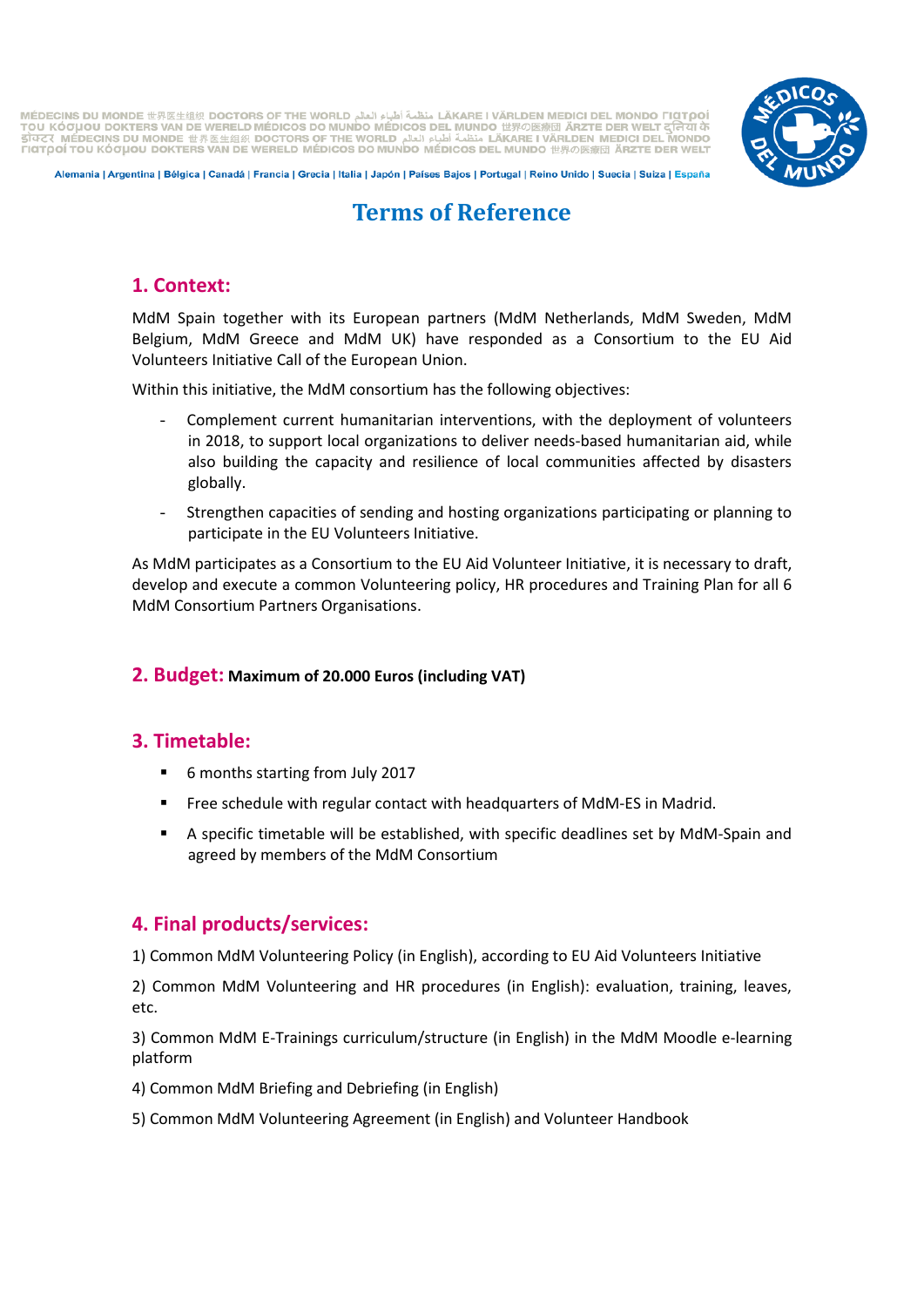LÄKARE I VÄRLDEN MEDICI DEL MONDO FIGTOOÍ المنظمة أطباء العالم عليه العالم العام (AKARE I VÄRLDEN MEDICI DEL MONDO FIGTOOÍ TOU KOOLIOU DOKTERS VAN DE WERELD MÉDICOS DO MUNDO MÉDICOS DEL MUNDO 世界の医療団 ÄRZTE DER WELT Q TIGTOOI TOU KOGUOU DOKTERS VAN DE WERELD MÉDICOS DO MUNDO MÉDICOS DEL MUNDO 世界の医療団 ARZTE DER WELT



Alemania | Argentina | Bélgica | Canadá | Francia | Grecia | Italia | Japón | Países Bajos | Portugal | Reino Unido | Suecia | Suiza | España

To that end, the external Consultant (can be either person/s or entity) should:

- Ensure the link between the international MdM Road Map (HR Task Force), the MdM Emergency Pools and the EU Aid Volunteers Initiative
- **Coordinate and coach the MdM partners in the design and implementation of the common** Volunteering policy, HR procedures and Training Plan of the MdM EU Aid Volunteer Initiative
- **Produce training materials accordingly and also train the Volunteering & HR departments** of the different MdM partners

## **5. Profile:**

*All applicants submitting proposal must meet the following requirements*

#### **Education/Degree**

Required: University degree in HR and/or related to e-learning education

Desirable: Knowledge in International Relations, Third NGOs sector, European Union programs and/or Volunteering programs

#### **Professional experience**

Required: Minimum 3-5 years experience in similar position within Third sector

Desirable: Knowledge of the MdM international network, projects funded by the European Union and international Volunteering Programs

#### **Other requirements**

Language proficiency: Fluency in English and Spanish

Software: Office package, Internet, Social Medias. Knowledge of e-learning platforms and elearning training systems

#### **Essential skills**

- Demonstrated commitment to MdM's vision, values and principles
- Up to date knowledge of familiarity of best practice with regards to Volunteer management, from a European perspective
- Ability to organize and plan effectively
- Ability to work independently and to take initiatives
- **Excellent interpersonal communication skills**
- Motivation in humanitarian field or volunteer programs
- Ability to work in team and communication
- Availability to travel occasionally to others countries members of the MdM international network